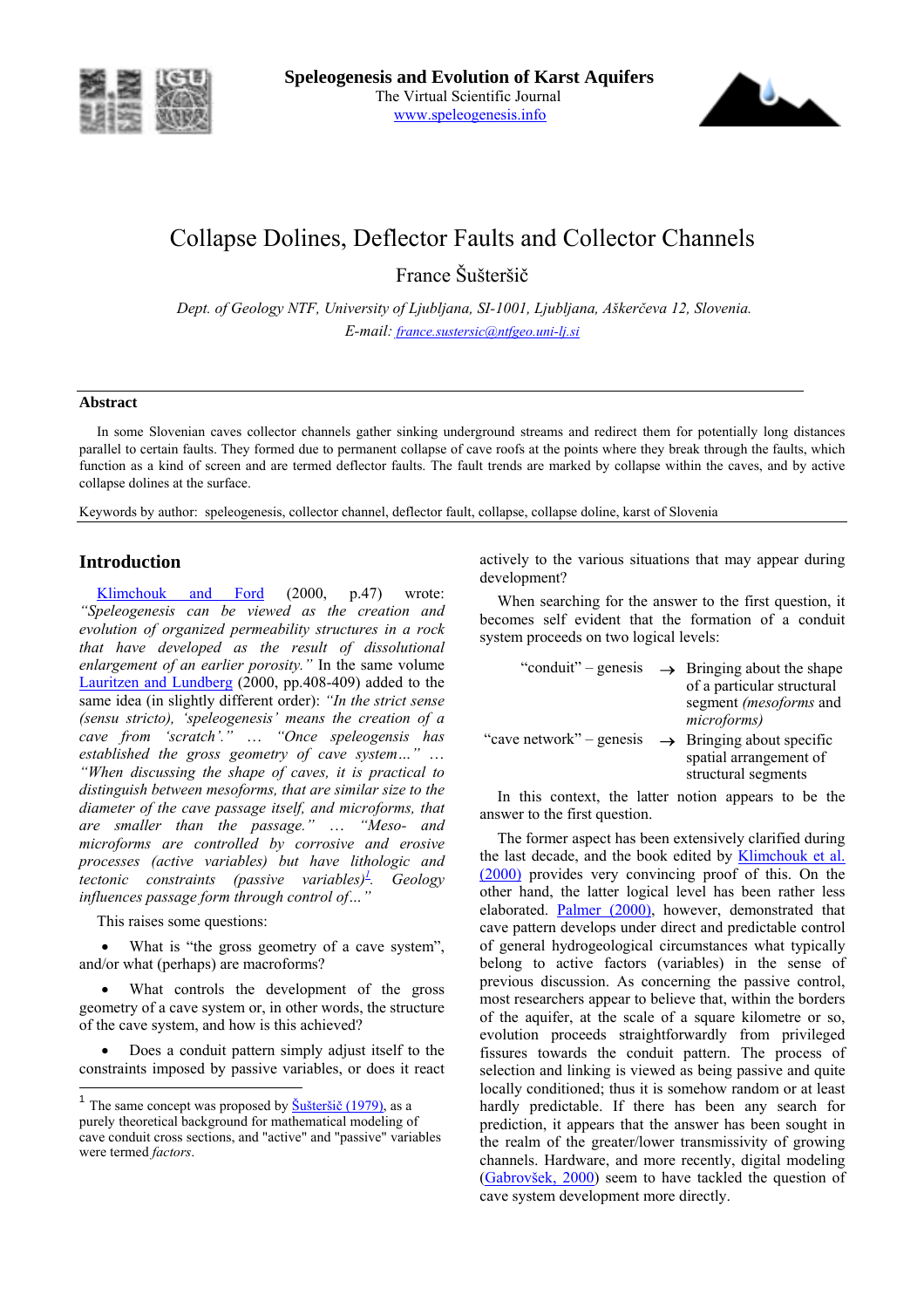Recent study of "active" collapse dolines (Šušteršič,  $1997$ ;  $2000b$ ), and of the role of "deflector faults" and "collector channels" (Šušteršič et al., 2001), revealed that:

• processes intrinsic to (some) cave systems bring about predictable organization of conduit networks;

• these processes are partly reflected at the surface.

Looking at the actual geological setting it is possible to predict the pattern of the caves from the initial geological conditions. With enough field information, plus an understanding of the geologic history of the region, it should be possible to predict where caves will form (or at least explain why they formed where they did).

## **Starting ideas**

Larger scale karst subsidence phenomena, known generically as *collapse dolines* (Cramer, 1944, p.327), would appear to be the most likely surface karst features to give direct information about underground development. By reference to the example of Rakovska kukava, <u>Šušteršič (1997)</u> demonstrated that very large collapse dolines can evolve from relatively small cave chambers (type O2, <u>Šušteršič, 2000b</u>, p.222, Fig.4). Detailed study of the doline's morphology revealed that its volume  $(1.35Mm<sup>3</sup>)$  and its present shape are predominantly the result of the simple settling down of tectonic crush within the shatter zone of a local strike-slip fault, plus slope processes. The explanation is that underground water finds such zones difficult to break through. Consequently, once such a route was opened, flow along it would persist, even if the passage were repeatedly obstructed by periodic collapse of tectonic crush. This process would continue until the water could no longer cope with the increasing input of collapse material originating from the expanding doline slopes. Such dolines are described as *active*. Then the river would have to find another breakthrough location, which would be similarly unstable.

The impressive volumes<sup>2</sup> of some *active* collapse dolines, exceeding the possible volume of any cave chamber by many times, give an impression that they are a product of rather obscure, long term, processes. Additionally, measurements of water hardness on the upstream and downstream sides of some collapse dolines yielded no noticeable differences, so that processes other than corrosion of the broken down rock were sought (äuöteröič, 1997).

The rate of mass removal from the base of the collapse doline due to corrosion of collapse material can be expressed by the equation:

 $\Delta c = \frac{V\rho}{Qt} C_u$ 

Where:

| Symbol      | Parameter                                            | Units                                      |
|-------------|------------------------------------------------------|--------------------------------------------|
| $\Lambda c$ | increase of $CaCO3$ concentration<br>in the solution | $\lceil \text{mg } l^{-1} \rceil$          |
| V           | volume of rock removed                               | $\lceil m^3 \rceil$                        |
| $\rho$      | specific density of the rock removed                 | $\left[\text{g cm}^{-1}\right]$            |
| Q           | discharge                                            | $\left[\text{m}^{3} \text{ s}^{-1}\right]$ |
| t           | time span                                            | [a]                                        |
|             | units conversion constant                            |                                            |

 $\frac{1}{2}$  The largest one in the Ljubljanica catchment, named Laöka kukava, exceeds  $4 \text{ Mm}^3$ , whereas the average appears to be several hundred thousand  $m^3$  ( $\underline{\text{Sukterši\check{c}, 2000b}}$ ). However, features smaller than a few thousand  $m<sup>3</sup>$  are hardly distinguishable from other types of closed depressions within the karst surface.



**Fig.1.** Ground plan of Rakovska Kukava. Note the concentric band of increased slope inclination around the centre, due to post-Würmian removal of the base of the screes.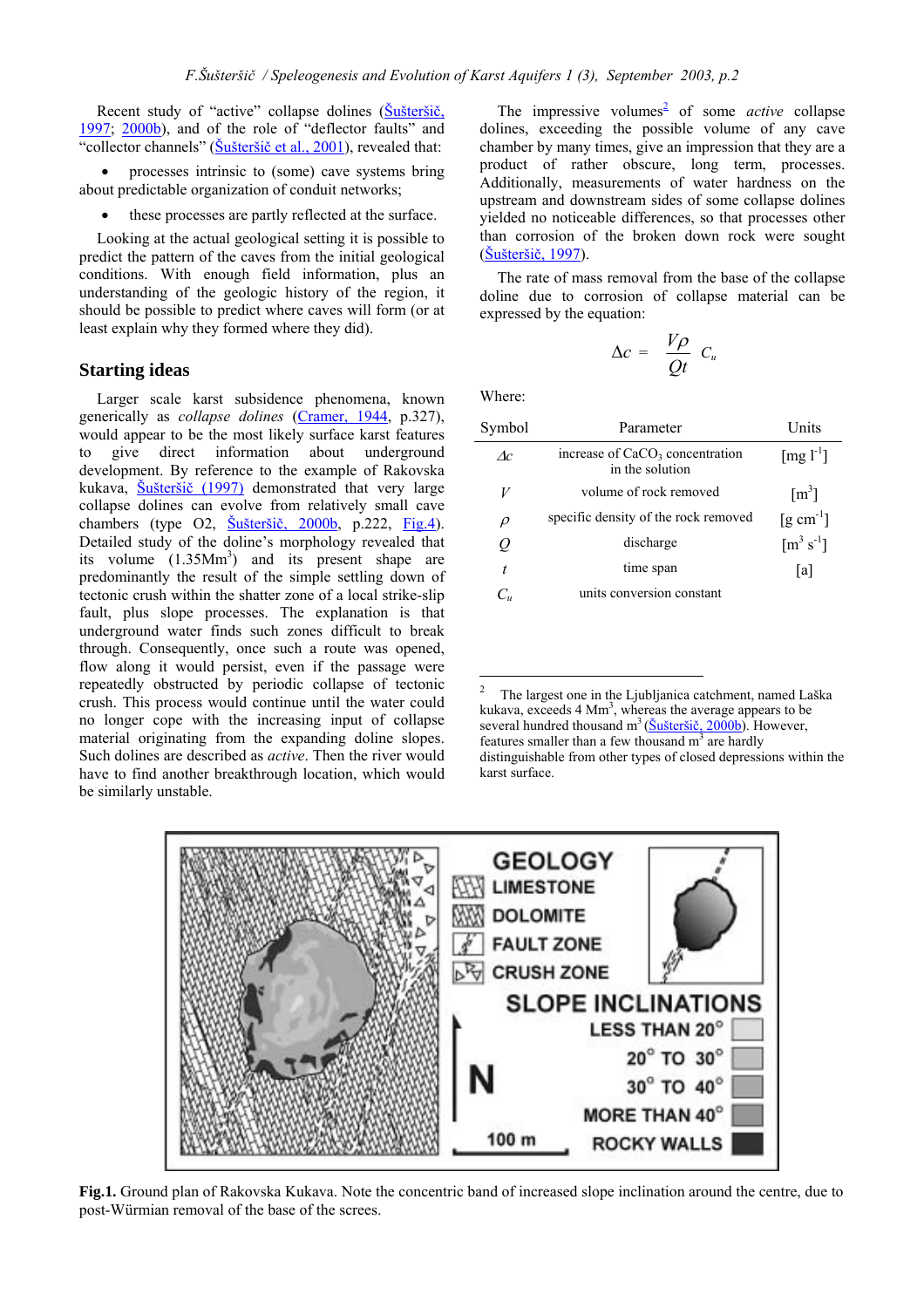During the cold periods of the Pleistocene the production of collapse material and gravel on slopes exceeded the undercutting in Rakovska kukava (Šušteršič,  $Q.C.$ ), whereas in warmer periods the situation was/is opposite. So, in the centre of the doline there is a clearly distinguishable post-Würmian subsidence cone (Fig.1). General knowledge of the hydrogeological situation permits estimation of the average discharge through the base of the doline during the Holocene. Putting these values into the formula above, one obtains:

| Symbol      | Value  | Units                                      | Note       |
|-------------|--------|--------------------------------------------|------------|
| V           | 2100   | $\lceil m^3 \rceil$                        | estimated  |
| $\rho$      | 2.4    | $\left[\text{g cm}^3\right]$               | acquired   |
| Q           |        | $\left[\text{m}^{3} \text{ s}^{-1}\right]$ | estimated  |
| t           | 10 000 | [a]                                        | acquired   |
| $C_u$       | 0.0317 |                                            | defined    |
| $\Lambda c$ | 0.016  | [mg $l^{-1}$ ]                             | calculated |

Two aspects of the result obtained (**bold**) must be stressed:

• minor increase in the concentration of the  $CaCO<sub>3</sub>$ in the solution suffices to explain the observed mass deficit;

• The concentration difference is below the threshold of detection by the methods usually employed.

Moving backwards into the past one must consider at least a ten times larger discharge through the doline base before Würm II ( $\text{\r{S}u\r{S}ter\r{S}ic}$  et al., 2002). So, it appears that the doline is, at the most, 640ka old. This fits well with the observation that denuded caves, occurring on the upper part of the doline's slopes, are filled with recemented, Pleistocene, fluvial gravel. This conglomerate appears to be vaguely contemporaneous with adjacent flowstone that is too old to be dated by the U-Th series method  $(\text{Šušteršič}, 1998)$ . Within the context of the present paper this means that one of the largest collapse dolines in the general area is not very old.

In 1965 Gams noticed that large cave channels run parallel to the linear margins of some Slovenian poljes, collecting water that drains perpendicular to the polje border into the karst. He termed them *collector channels*<sup>3</sup>. A particularly well preserved channel on the outflow side of Cerkniöko polje follows the polje margin for more than two kilometres. To the present author's knowledge, neither Gams nor other workers have developed his ideas further.

Detailed geological mapping of cave systems and the terrains above them during the last few decades (Gospodarič 1970; Čar 1982; Čar and Gospodarič, 1984; Čar and äebela, 1997; äebela 1998; äebela and Čar, 1991; äuöteröič, 1997; äuöteröič et al., 2001) has revealed a very strong connection between cave channel formation and tectonic deformation. The causal/consecutive relationships are to some extent dynamic and they may differ during particular stages of flow corridor development. Transformation of particular fault zones, induced by progressive underground and surface karstification, led to the concentration of relatively diffuse polje outlets into one master stream, parallel to the fault, and eventually to the formation of the collector channel. Thus, collector channels are an outcome of specific geospeleological conditions/development not far from the outflow polje border.

According to the authors cited above, the faults in question are of sub-regional and local dimensions. The displacements are within the range of several dozen metres. The properties of rock injured by fracturing vary characteristically. If the zone is only a few metres wide, the rock is crushed into fragments of large cobble to pebble size, and these are enclosed and supported by a matrix of generally uncemented tectonic silt. The colour is intensely red, partly due to terra rossa admixture, and partly due to the transformation of goethite into hematite, driven by tectonic stress (Zupan Hajna, 1995). On the surface these locations are generally marked by intensely vegetated stripes, by less well-expressed linear depressions or even by bogazes. According to Čar (1982) such zones are virtually impermeable.

Along their length such features commonly expand to form hundred metre or so wide stripes of shattered rock. Clints or formless piles of boulders stick out of the ground. However, when hit with a geological hammer such rock, which may be highly recrystalized and interdigitated with red patches of hematite, breaks into small pieces. According to the same author such zones are highly transmissive. Sectors of both types of injury alternate quite regularly, however, in accordance with the local (palaeo-) stress field (Čar and Šebela, 1997). If the zones become tectonically stable they appear to be quite prone to recementation. The alternating nature of shattered and recrystalized rock can also be detected in caves, so that it may be concluded that the alternating pattern is three-dimensional.

This paper sets out to reveal interrelationships between collector channels, the sub-regional tectonic setting and the "active" collapse dolines. It will be demonstrated that the collector channels are not just the outcome of arbitrary local conditions, but that they form under strong, though indirect, tectonic guidance. Collector channels in Postojnska jama and in Karlovice had been mentioned by Gams (o.c.), whereas the situation at Logarček (Planinsko polje) is somewhat more complex, and has only recently been recognised.

<sup>3</sup> In the English summary Gams did not mention collector channels directly, as he was focussing on other topics. The present English term "collector channel" was first used by Šušteršič et al.  $(2001)$ , according to the suggestion of Dr. David J. Lowe.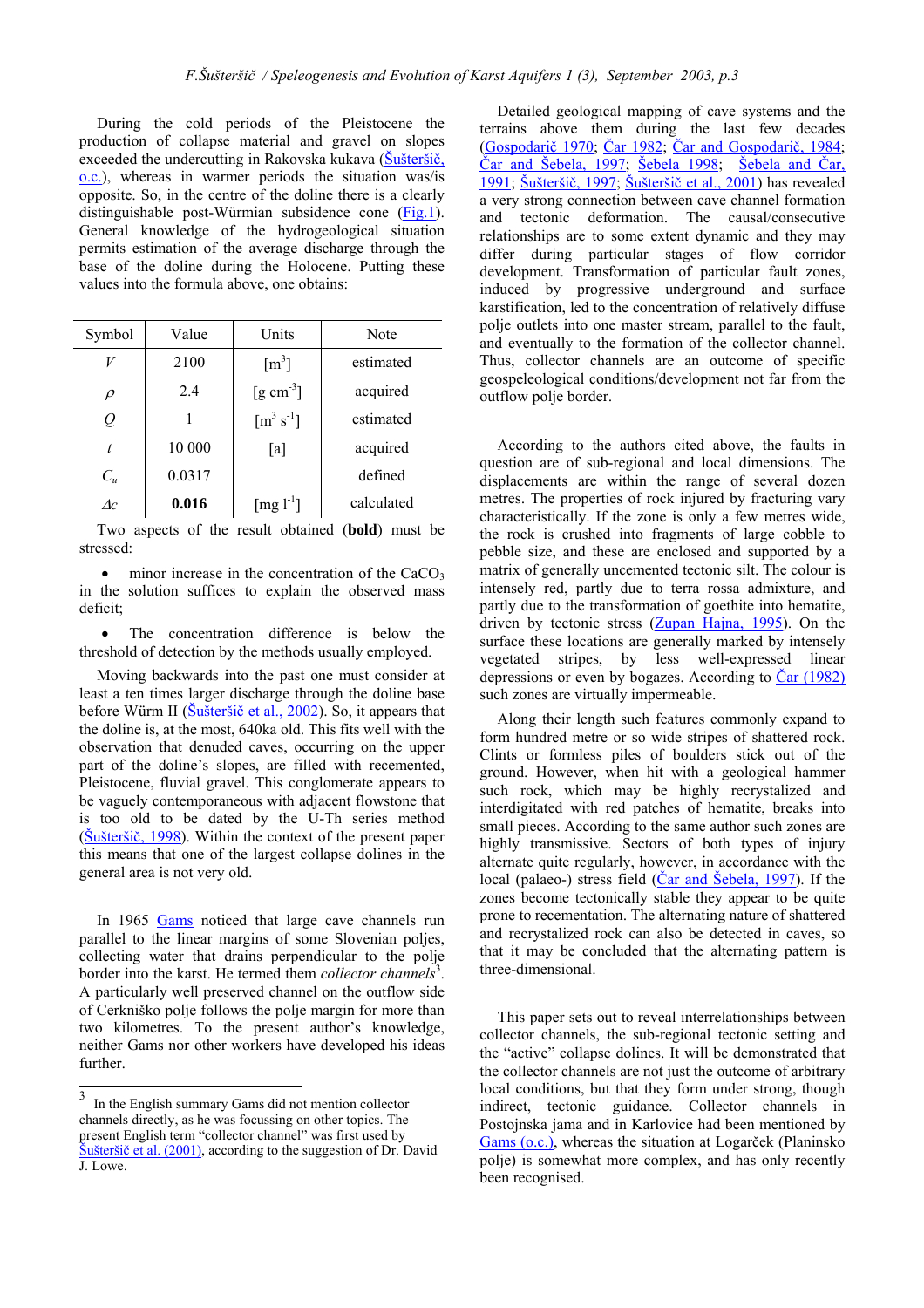# **Studied example sites**

The three caves discussed in the following text are direct or indirect drains of the Postojna basin, Cerkniöko polje and Planinsko polje. All of them belong to the Ljubljanica sinking river catchment, which is the main drain of the inner part of the Classical Karst of Slovenia  $(\underline{\text{Šušteršič}}, 2000a)$ . The Ljubljanica is widely known as a string of surface and underground stream segments, with the streams emerging into closed basins that more or less fit the traditional view of poljes. Traditionally the river is divided into two branches. The bulk of the western part encompasses the Pivka basin, which is in fact an endohoric basin predominantly on flysch (i.e. non-karstic rock) that drains underground. Nevertheless, it has many characteristics of a karst polje and thus, it has traditionally been regarded as one of them. On the other hand, the poljes of the eastern branch plus the Planinsko polje, which can be considered as the confluence of the two branches, are formed in karstic rocks. The final spring of the Ljubljanica River is a dozen kilometres north of Planinsko polje, close to Vrhnika town.

The parent bedrock in the area is predominantly Cretaceous limestone. The main tectonic structure is the Late Tertiary Idria Fault, which runs all along the eastern branch of the Ljubljanica poljes in a northwest  $-$  southeast direction. It appears, however, that the important structures in the context of the present paper are older than the Idria Fault.

# *Case 1: Underground flow of the Pivka (Fig.2)*

Postojnska jama cave is the main drain of the Pivka basin, lying in its north-eastern corner. The system has several entrances, which have been connected during the course of exploration. Thus, particular parts of the system have their own names. Massive input of flysch gravel has brought about the formation of a cave maze on two main levels. "Dry" parts of the cave, partly modified for tourist visits, are very clearly separated from the active parts not far from the present cave entrance. Controlled much more by their actual accessibility than by the intrinsic

organisation of the system, the dry passages are predominantly directed northwards. On the other hand, the active channel of the Pivka obviously turns northwestwards (Fig.2). It maintains this direction nearly without deviation for nearly a kilometre, until it reaches a depth 25m beneath the dry passage of Otoöka jama. After a quarter of a kilometre, almost exactly beneath its entrance, the Pivka channel turns northeastwards.

Though very irregular in detail, the Pivka passage runs in a reasonably straight line from the ponor onwards to beneath the Otoöka jama entrance. Compared to the predominantly large passages of the upper, dry, level, the active conduits, especially those closer to the bend, are narrower and lower. Incised phreatic loops can be seen at many locations, providing evidence that the channel is a product of a sinking river, laden with flysch gravel, that reshaped the initially phreatic system into an epiphreatic conduit. From the west, i.e. from the direction of the Pivka basin, a few underground tributaries join the underground river, justifying the attribution of the term collector channel (Gams, 1965, p.87 / in Slovene text only).

Parallel to and some 50-100m northeastward of the collector channel, Sebela (1998) noted a fault zone with a pervasive crushed zone. The fault has a characteristically Dinaric direction and can be traced underground as well as on the surface. Nevertheless, it is parallel to the normal contact between the limestone and the overlying flysch, so that its formation may not be attributed automatically to the "Idrian" tectonics. In the final 200m before the Pivka breaks through the obstacle, the number of locations that become siphons at higher water level, increases.

Entering the outer fault zone, the channel becomes lower and narrower. Beyond the point where the passage direction becomes perpendicular to the fault and it penetrates its inner zone, it changes to a high and wide chamber. Essentially the ceiling is less self-supporting, and fallen slabs protrude from the water. The river is still capable to remove the debris, but the rapids (Michler and Hribar 1959, p.167) indicate that it has reached the limit of its transportational/erosional capacity.



**Fig.2.** Geological and speleological details of the north-western sector of the Pivka basin.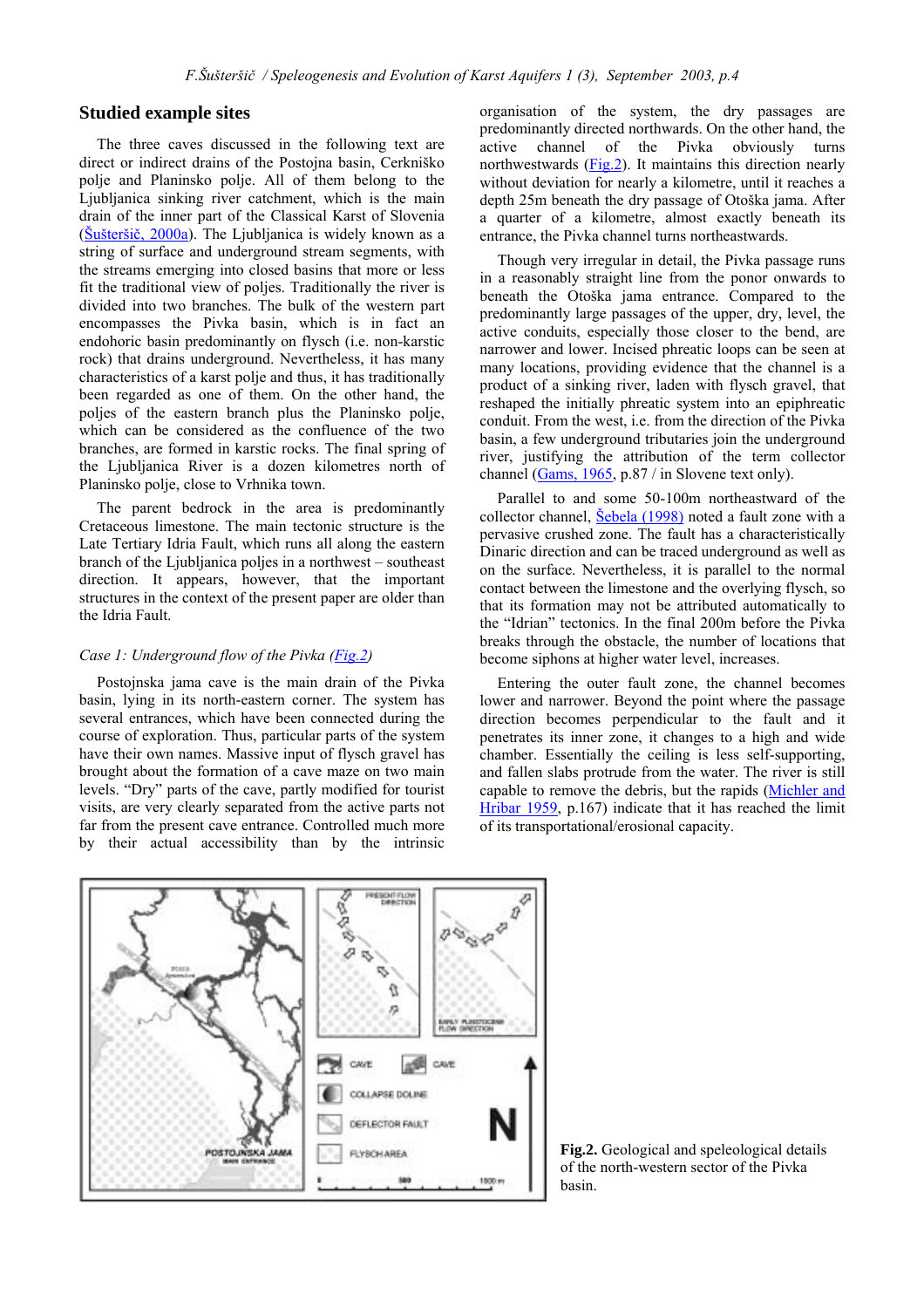When examining locations where dry passages intercept the same fault trend, similar details become evident. In the extreme south Congress Chamber lies exactly where the tourist passage crosses the fault. Thick flowstone cover indicates that the ceiling has achieved stability and blocks are no longer collapsing. The richly decorated ceiling also shows that the water that passes through it has acquired an excess of carbonate. This is obviously due to the increased surface area that the water encounters when pouring through the fault shatter zone, and perhaps also due to more abundant vegetation on the surface.

The next time the active river cave is linked to the "dry" cave is in the system of passages known as Tartarus, half a kilometre to the northwest. Tartarus consists of two main branches. The Upper Tartarus is obviously a continuation of Otoöka jama, which was, in turn, the main ponor of the Pivka Basin during the Early Pleistocene (Gams, o.c.; Gospodarič, 1976). The Lower Tartarus is a swarm of narrow, labyrinth-like passages, presently connecting the Upper Tartarus with the active river cave. The nature of the passages of the Lower Tartarus indicates the difficulties that the river encountered when making its way through the broken zone. Here the flow did not persist for very long, and the span of the ceiling did not over-reach its stability.

Only a few metres beyond, where the fault zone and the large chambers of the Upper Tartarus intersect, the situation changes radically. The connection of the Upper Tartarus with the former ponor (Otoöka jama) is choked by a collapse doline known as Stara Apnenica. From examination of Fig.2 (inset) it becomes evident that just before reaching the fault zone the early Pivka turned southeastwards, in a direction 180 degrees from that of the present stream, and flowed through the present Otoöka jama, along the fault for about 300m. Eventually, the stream turned perpendicular to the fault zone and broke through it. The large profiles of the passages indicate that the river flowed there for quite a long time. At the breakthrough point in the core of the fault zone, the roof fell down. Eventually, this brought about formation of the collapse doline known as Stara Apnenica (Gospodarič, o.c.). Farther towards the northwest no further dry passages are known intercepting the fault zone.

Due to the varying mechanical properties of the fault, "reactions" of the cave system at its interception with the fault are different, but it is evident that, in the past as well as at present, the roles were the same. The fault zone was once such an effective obstacle that, during its geological history, it diverted the river in two opposite directions, assuming that the regional orientation of the hydraulic gradient was approximately the same throughout.

#### *Case 2: Karlovice system (Fig.3)*

At present the Karlovice system is the main outlet cave of Cerkniöko polje. It is a composite of interconnected caves with separate entrances, but evidently all belonging to the same system. The total length of explored passages is about 8km and it gives an impression of a well-defined "horizontal" cave. During the last 50ka, the Cerkniščica river brought its mechanical load into the cave and filled the lower parts of the tier with sediment. At the same time "antigravitational" erosion (paragenetic erosion) cut some upward phreatic loops. Eventually the main passages acquired epiphreatic characteristics. The master string of channels, built up of segments of heterogeneous origin and oriented in various directions, runs approximately 100 to 200m away from and parallel to the ponor margin of Cerkniöko polje, virtually perpendicular to the Dinaric direction. The stretch between the southern extension of Mala Karlovica cave and the Labyrinth in Velika Karlovica cave is nearly 2km long.

The polje border in this segment is predominantly precipitous (walls up to 40m high) and surprisingly straight. Whereas the former property can be explained by possible corrosional undercutting of the border of the polje (Gams, o.c.), the latter unambiguously indicates a tectonic origin.

During detailed mapping of the cave passages Gospodarič (1970) established that several minor faults guide the direction of particular structural segments. Unfortunately, due to relatively difficulty of access he could not interpret these in greater detail. Car and Gospodarič (1984) mapped the whole area between Cerkniöko and Planinsko polje on the 1:5000 scale. Half a kilometre northwest from the polje border, and a few hundred metres northwest from the collector channel, they found an important cross-Dinaric fault with a wide shatter zone. Perhaps it is an equivalent of the pre-Dinaric, similarly directed faults detected in Postojnska vrata (the Postojna gap) by Čar and Gospodarič (o.c.). Due to its structural, hydrogeological and speleological importance Šušteršič et al. (2001) proposed the name Karlovice Fault (Fig. 3). Even a short glance at the cave plan reveals the great influence that the fault exerted upon formation of the cave maze.

In its southeastern sector, the collector channel runs nearly straight, parallel to the fault. Several tributary passages join it from the southeast, some of them through passages accessible to humans. Towards the northwest, i.e. towards the fault, some now-abandoned channels, predominantly interrupted by frontal collapses, branch off. At its extreme northwestern extension the channel changes into a highly complex maze, which extends in both horizontal and vertical planes. Here, too, most of the passages that lead towards the fault are cut by frontal collapses. Some of the collapses extend to the surface, bringing about the formation of collapse dolines. A few of these appear even outside the known cave "influence" areaî, towards the northeast.

Major quantities of water, associated with the collector channel continuation, cross the fault through only two channels. The southern one conducts water into the continuation of the cave, whereas an unexplored siphon interrupts the northern one, before the fault zone can be reached. In the former, ceiling collapse marks the point where the passage touches the core of the fault zone. The absence of a larger chamber perhaps indicates that this breakthrough position is relatively recent.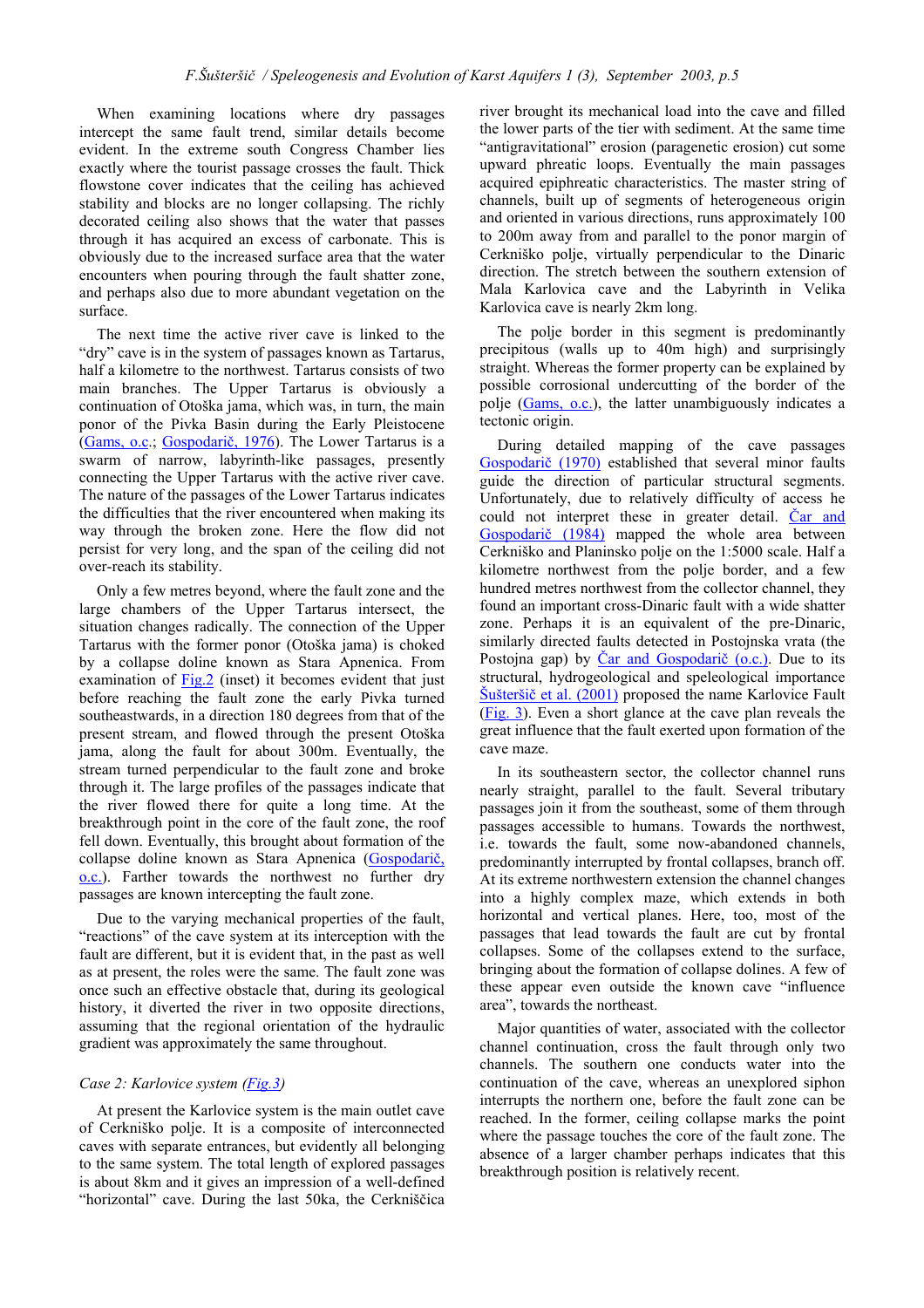

**Fig. 3.** Geological and speleological details of the Karlovice system.

After having broken through the fault zone, the cave turns towards the west, until it encounters the frontal collapses at the base of the collapse dolines Velika äujca and Mala Šujca (Habič, 1967; Žalec et al., 1997). The situation there is quite similar to that before the trunk channel breaks through the Karlovice Fault. Again, a wide fracture zone of an early Tertiary fault (äujce Fault), diverting the stream northwestwards, interrupts the free drainage of the underground river. Before the meeting, in the neighbourhood of the äujice collapse dolines, the previously united stream splits into two separate channels, and part of the southern one is labyrinth-like. Therefore, both fault zones partly impede the underground stream and deflect it away from the straight-line direction towards the resurgence in the Rakov äkocjan valley.

So, the nature of the obstacles becomes clear. Whereas the fault zones are not completely waterproof, mechanically the shatter zone is so weak that it cannot sustain the formation of larger caverns. Cave roofs fall down and choke the caverns at the breakthrough locations. Gradually, the stream is deflected along the fault zone, making use of less important parallel fractures, until the sinking river finds another location suitable for breakthrough.

#### *Case 3: Logarček (Fig.4)*

Before the discovery of the inner parts of Najdena jama, Logarček had been deduced as being the "main outflow cave" of Planinsko polje, though it is not accessible directly from the polje, and it is ignored by the permanent stream of the underground Unica. Known parts of the system stretch on two main levels. The upper one is "dry" and is of no further interest in the context of the present paper. An epiphreatic passage known as the "Main" Channel" dominates the lower part of the cave. It lies a few metres below the level of Planinsko polje, winding from close to the polje for about 1km in a generally northnortheasterly direction, which is about 45º aslant of the polje border. During normal floods within the polje, it becomes partly flooded but a continuous stream never appears in the "Main Channel". Rising water penetrates it through vertical shafts that pierce the floor at several locations, with blind, muddy bottoms visible during times of extreme drought. Mostly flooded, and thus seldom visited, the extreme northern part of the cave continues into a completely drowned channel. Scuba divers have checked its continuation somewhat further, without reaching its physical end.

A number of lesser, basically phreatic, passages that branch off it, soon close down in loamy chokes. A few years ago, a new extension was found in the "Main Channel". Its beginning appears to be the continuation of the upper gallery. Further on, it drops down to the flood level and displays characteristic phreatic morphology. This part of the cave has not yet been fully explored and surveyed.

The "main" passages are basically epiphreatic, whereas early phreatic imprints are better preserved than in the two caves considered above. It indicates that the "main" passage of Logarček was once inundated by gravel-loaded water. However, if compared to Karlovice and the underground Pivka passages, this "intervention" was short, and the whole of the cave was not affected.

Logarček differs from the two caves considered above in the way that the accessible passages no longer transmit the actual underground river (the Unica), and because its "Main Channel" only gives an indication of the water body within the system. In 1962, Gams stated that several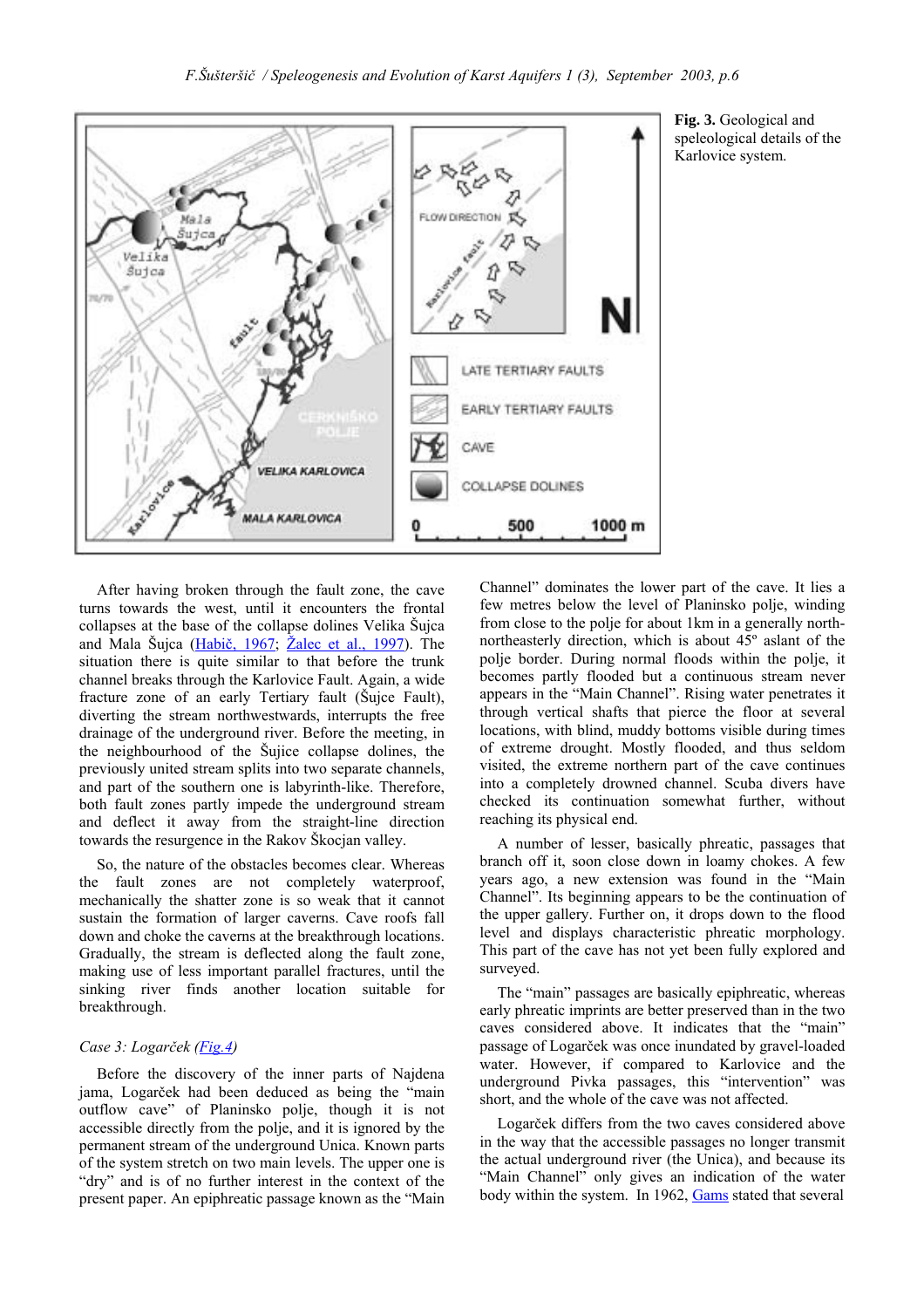

independent, completely separate, streams traverse beneath the "Main Channel", approximately in a western direction. It appears that the passages are more or less embryonic, completely phreatic, and that one cannot yet speak about the "third" cave level  $4$ .

Though the "Main Channel" is much more winding than in the previous two cases, the general trend is obvious. It is neither parallel to the polje margin nor to the local strike. Nevertheless, the relationship with tectonic structure is clear. 50m to 150m west of the "Main Channel" is the fracture zone of a fault several tens of metres wide, trending at about 020–200°. Šušteršič et al. (2001) called it the Logarček Fault. Farther north it intercepts the "Main Channel". This location is marked by a large chamber, named the Collapse Chamber (Podorna dvorana). The ground plan of the cave reveals that several branches of the cave become impenetrable<sup>5</sup> in the proximity of the Logarček Fault.

The only exception is the newly discovered passage. There, the location of the fault crossing is marked by a  $c.20m$  (high/deep<sup>6</sup>) phreatic jump. There is hardly a doubt

 $\overline{\phantom{a}}$ 

<sup>5</sup> The nature of the obstacles is usually obscured by massive loam deposits.

**Fig.4.** Geological and speleological details of the Logarček area.

that the phreatic jump formed as a consequence of the difficulties that the water faced when trying to cross the fault. As a general rule, similar jumps (or collapses) also appear at critical locations in other caves in the neighbourhood. On the other hand, no collapse doline is known on the Logarček Fault, which appears to indicate that the fault differs in some aspect from those discussed above, in Postojnska jama and Karlovice.

The situations become comparable if considering the fault from which the Logarček Fault diverges, a few hundred metres north of the polje  $(\check{C}ar, 1982)$ . It was the first identified in the area of the Slavendol collapse doline, and it was named the Slavendol Fault (Šušteršič et al. 2001). The known fault trace begins on the actual border of the polje and runs more or less northwards, veering a few degrees towards the east. Additional mapping revealed about 100m of dextral strike-slip movement in a horizontal sense, not disallowing the possibility of some vertical component.

Comparing this situation with the former two cases, it becomes evident that the Slavendol Fault, though somewhat more remote from the known cave passages than the Logarček Fault, fits the concept of a deflector fault much better than the latter. The nature of the tectonic injuries to the rock, and the width of the Slavendol Fault zone, indicate that at the level of the present Logarček "Main Channel" the fault zone is mechanically too weak to permit the formation of larger cave chambers. This made the sinking river wind, on the upstream side, along the Slavendol Fault and to shift the location of the break stepwise more and more northwards. In the horizontal plane the results of this route searching are collapse dolines. Vertically the process is testified by the remains of the phreatic jump, presently viewed as an apparently isolated "cave with shaft", lying close to the fault zone, on its upstream side.

<sup>4</sup> During the extreme drought of summer 2003, the watertable within the cave dropped to about 20m below the usual »low water« level, and some »permanent« pools dried up. In one of them cavers were able to penetrate between boulders to enter a vertical shaft with a »lake« at its foot. A diving attempt in the muddy water revealed that the drowned vertical shaft continues downwards for more than a dozen metres. This indicates that an extensive phreatic maze probably exists below the level of the "Main Channel"

 $6$  Considering the present situation it is "deep".  $\frac{\check{S}}{W}$ ušteršič (2002), however, demonstrated that there is no reason to believe that the evolution of the caves around Planinsko polje was straightforward. One cannot guess whether the initial stream flow was opposite to or the same as the present direction.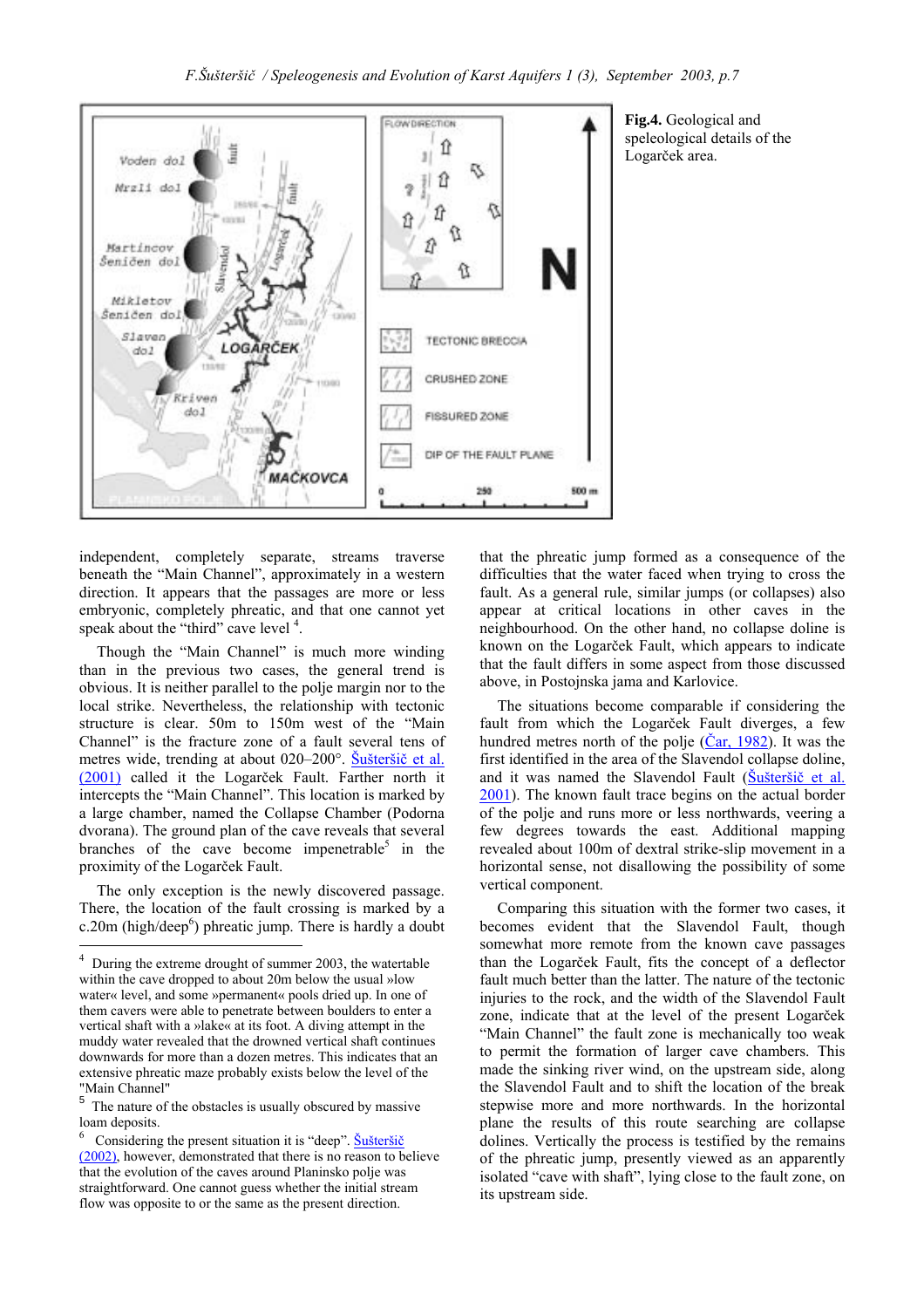Within the trace of a wide shatter- to crush- and partly laminated-zone, there is a string of relatively "old" inactive, collapse, dolines. The volumes of most of these are so large that they could not have been formed just by sudden collapse of a cave chamber. In fact, steady removal of collapsed material must have lasted long after collapsing began. The stage reached by slope decay varies from doline to doline, testifying that they were not active at the same time. Considering the average denudation rate of 65m  $Ma^{-1}$  (Gams, 1966) and the expected rate of undercutting, one may expect that some of them are so old that they have become partly or even completely "ghost" caves"  $\frac{7}{1}$ . So, it is difficult to estimate the succession of their formation. On the other hand, they are quite regularly spaced. Whether this is related to periodic oscillation of fault zone cementation, as revealed on the surface, cannot be guessed until the fault has been reached in the cave.

Farther from the polje the string of collapses ends. As the surface elevation is increasing, the explanation that the rock mass above the cave has become too thick to allow collapse appears attractive. The volumes of the dolines do not confirm it, as the quantity of rock removed is so large that collapse would, nevertheless, have reached the surface. However, one should not exclude the possibility that the mechanical properties of the fault have changed to such an extent (Čar and Gospodarič, 1985) that the cave roof became more stable. Additionally, increasing distance from the Idria Fault zone could also bring about this effect. Both options may even be involved. So, the possibility that waters from Logarček cross the Slavendol Fault zone north of the doline string and eventually turn northwestwards remains open.

Nevertheless, if considering the hydrology of the Logarček cave discussed above, it becomes evident that the modern collector channel, though not yet fully formed at its southernmost extension, must lie between the "Main" Channel" and the Slavendol Fault.

## **Discussion**

 $\overline{\phantom{a}}$ 

From the examples discussed it becomes clear that the concentration of channels parallel to certain faults reflects the "difficulties" water has faced when encountering the fracture zone of a deflector fault. Thus, collector *channels* can appear only on the upstream side of the obstacle. The exact mechanism of concentration is best displayed in the case of the Karlovice cave system  $(Fig.3)$ , where the obstacle runs perfectly parallel to the outlet polje margin.

The example of Postojnska jama is rather less obvious, as the polje floor is not in karstic rock, but in flysch. Nevertheless, the present contact, though basically stratigraphical, has been strongly reworked tectonically. The slightly upwarped, impermeable, rim of the flysch area leads to water collecting mostly on the surface, and the *collector channel* is fed from the surface only by sparse but well-defined tributaries. As in the case of Karlovice, the collector channel runs parallel to the polje border and the tributaries are more or less perpendicular to both.

The situation is somewhat different with Logarček. The angle between the polje border and the general direction of the cave is nearly 45°. The "Main Channel" appears to be a partly abandoned collector channel, whereas the present collector channel is, perhaps, just being formed. Similarities are better expressed by considering the relationship (parallelism) between the *collector channel*  and the *deflector fault* (marked by collapse dolines). Relatively uniform cave channels meander approximately parallel to the fault zone, while upstream affluents join it (or presently cross it) at a gentle angle (Figs  $\frac{4}{5}$ ).



**Fig 5.** General location of Logarček cave. (Based on  $\text{Šušteršič}, 2000b, revised on the basis of observations$ during the summer 2003 drought.)

Additionally, Logarček is crossed by a swarm of faults (the Logarček Fault and unnamed fractures lying farther to the east). They have largely impeded the flow but they did not influence the arrangement of the cave passages. This indicates that development of the cave system was gradual, in the sense that older faults guided the general direction of the flow corridor, whereas the younger ones influenced just the arrangement of particular channels.

Karstification attacks tectonically injured zones within the karstifiable rock, too, and the zones' properties change with time  $(\underline{Car}, 1982)$ . In some places they are recemented, elsewhere they may become even more transmissive. The degree of change evidently depends

<sup>&</sup>lt;sup>7</sup> Sensu Šušteršič (1999a) these are "phantom caves". However, considering that this term has been used in different contexts by other authors, the alternative and less ambiguous expression "ghost cave" is now proposed for future use, to avoid confusion.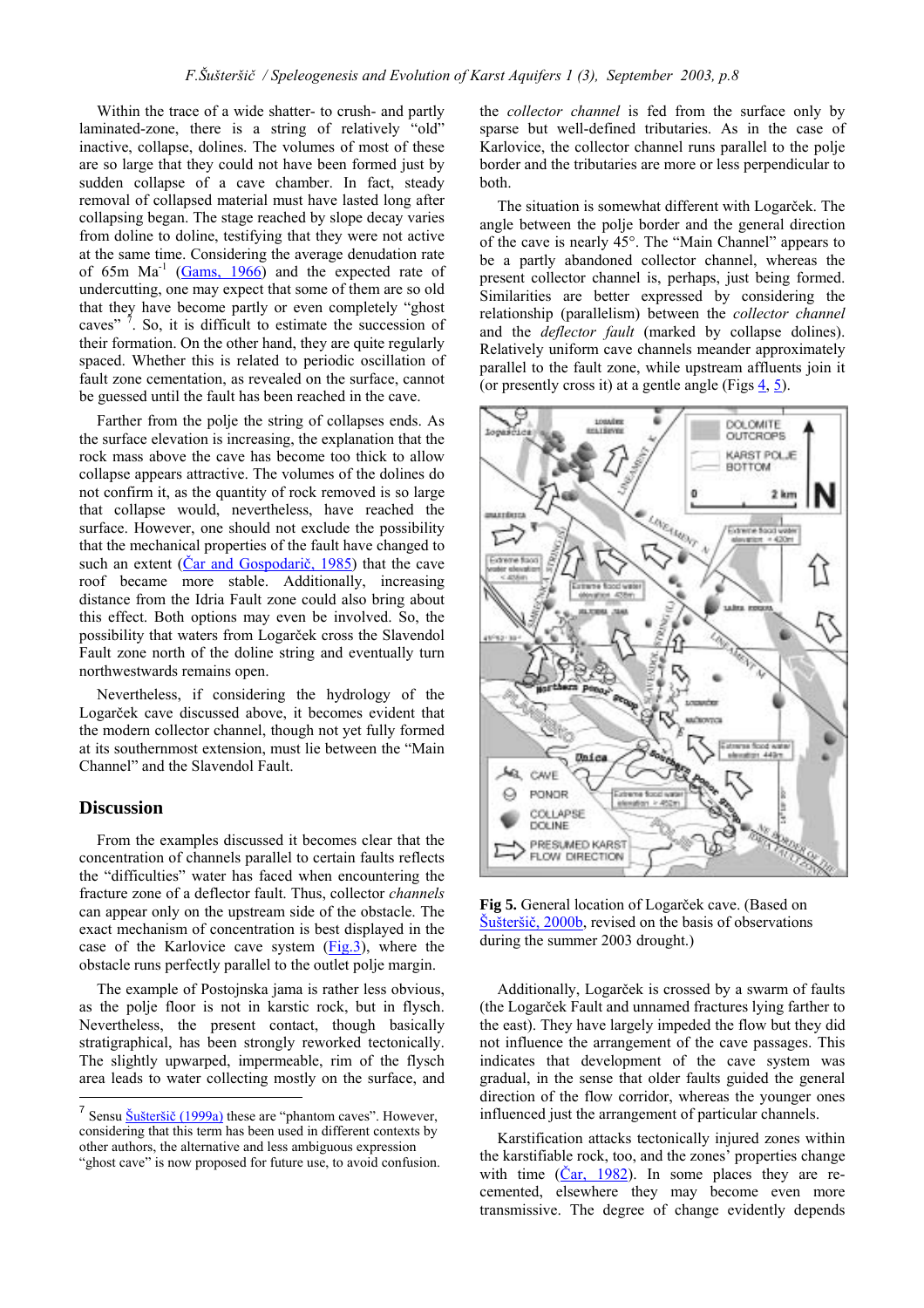upon the time that has elapsed since their formation or, perhaps more accurately, since active tectonism ceased. Thus, it would be expected that older faults should be more diverse, in the sense of highly transmissive portions alternating with virtually impermeable segments. A regular spatial distribution of attempted breakthrough locations and collapse dolines in the cases of Karlovice and of Logarček might reflect uneven, but spatially regular "karstification" of the broken zones. In the case of the possibly younger fault at Postojnska jama the process might not have proceeded so far.

The relationship of the proximity/distance between collector channels and deflector faults should not be overlooked. In the case of Postojnska jama they are almost adjacent, whereas the distance is the greatest in the case of Logarček. It seems that the amplitudes of winding of the collector channels increase in line with increased distance between the collector channel and the deflector fault. However, until more field examples are studied, this should be noted simply as an incidental observation. Until more field examples have been studied to a similar level of detail, the present findings should be considered more as an explanation of particular situations, than as a general rule.

# **Conclusions**

The *collector channel* is a positively defined element of the cave system with its own, specific individuality. It is connected causally with geological/tectonic structure and hydrogeological conditions within speleogenetic space.

The *collector* channel is formed as a result of channel system reorganisation, and is a consequence of the presence of a less permeable and less stable fault zone perpendicular to the gradient direction.

Nevertheless, some locations must initially have sufficient transmissivity perpendicular to the fault zone, so that the flow corridor does not form in a completely different direction.

• Due to its hydrogeological and speleogenetic role, the fault that brings about the formation of the collector channel is termed a deflector fault.

The collector channel gathers underground streams that should cross the tectonically injured zone of the deflector fault. However, the latter generally does not let them through, and instead it directs them laterally.

In cases where the deflector fault is close enough to the polje, sinking water joins it directly and the statement that collector channels run parallel to the polje margin holds true. However, the logical link is indirect.

• All three of the studied collector channels are epiphreatic, though none of them has developed a completely tunnel-like shape.

• Transformation of a fractured flow corridor into a conduit pattern is not guided only by local effects. Control is not only passive, and the passage pattern is not just a network of enlarged fissures.

The mere existence of a (potential) deflector fault will (a) influence the choice of the proto-channels that will be further enlarged and (b) collapse due to conduit formation influenced the further development of the system. Thus, during cave system formation, any negative feedback processes that appear can guide the arrangement of the channel maze towards a predictable pattern.

## **Acknowledgments**

The author thanks his colleagues Drs Jože Čar and Stanka Šebela for the opportunity of putting the data of various sources together, and for fruitful discussions when developing the fundamental ideas. Dr Art Palmer is thanked for his encouraging comments. Dr Franci Gabrovöek is thanked for his important comments on the initial calculations about active collapse doline dynamics. Finally, thanks to Dr David J. Lowe for smoothing the raw English text and for the linguistic advice that made the ideas presentable to the international scientific community.

# **References**

- Cramer H. 1944. Die Systematik ser Karstdolinen. Neues Jahrbuch für Mineralogie. Geologie und Pal‰ontologie; Beilage Band, Abt. B, 85, 293-382.
- Čar J. 1982. Geologic setting of the Planinsko polje ponor area (In Slovene, English Summary). Acta carsologica 10, 75-105.
- Čar J. and Gospodarič R. 1984. About geology of karst among Postojna, Planina and Cerknica (In Slovene, English Summary). Acta carsologica 12, 91-106.
- Čar J. and äebela S. 1997. Structural position of vertical karst objects on Postojnska Gmajna. Acta carsologica 26, 2, 295-314.
- Gabrovšek F. 2000. Evolution of early karst aquifers: from simple principles to complex models. Ljubljana: 150 p.
- Gams I. 1962. Logarček (In Slovene, English Summary). Acta carsologica 3, 1-84.
- Gams I. 1965. On the Quarternary geomorphogenesis of the area among the karst poljes of Postojna, Planina and Cerknica (In Slovene, English Summary). Geografski vestnik 37, 61-101.
- Gams I. 1966. Factors and dynamics of corrosion of the carbonatic rocks in the Dinaric and Alpine karst of Slovenia (In Slovene, English Summary). Geografski vestnik 38, 11-68.
- Gospodarič R. 1970. Speleological investigations of the Cerknica cave system (In Slovene, English Summary). Acta carsologica 5, 109-169.
- Gospodarič R. 1976. The Qaurternary caves development between the Pivka basin and Polje of Planina (In Slovene, English Summary). Acta carsologica 7, 8- 135.